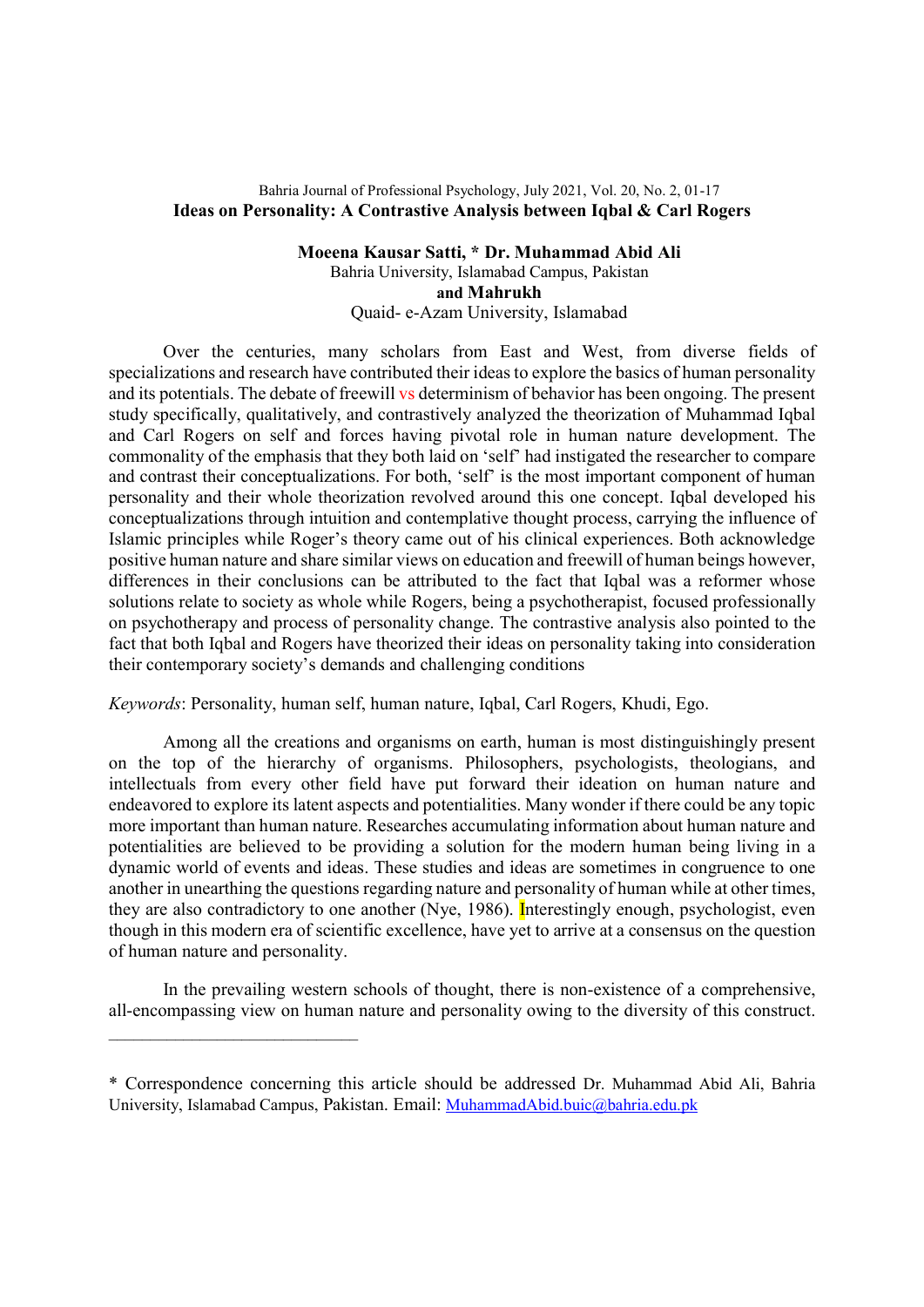#### SATTI, ALI & MAHRUKH

The pioneer school of thought, psychoanalysis presented by Sigmund Freud (1856-1939) showcased a more or less bleak and deterministic view of human nature. Freud's pessimistic view portrayed human beings as mainly driven through the instincts of sex and aggression (Jing-xi, 2009; Lothane, 2012). The behaviourist school then presented a neutral and scientific yet mechanistic view of human nature whose blank slate is written through learning and experience. For them, the environment is the main factor in molding a basically neutral human personality to good or bad (Razak, 2011b). Contrary to both major schools of thought, Humanistic school of thought came forward with its proposition of a good human nature. They focused more on existentialism and phenomenological approach with emphasis on conscious rather than unconscious mind, along with rejecting a mechanistic model of human nature. Thus, they presented the subjective nature of humans influencing their attitudes and behavior. Its main proponents, Carl Rogers (1902-1987) and Abraham Maslow (1908-1970), theorized that human potential can be unmasked through self-actualization (Cherry, 2019).

In spite of all the different schools of thought and sophisticated scientific realm, the question on human nature and self, and its formative process still requires a comprehensive explanation. This situation has been identified by Muslim scholars and compelled them to present the Islamic ideas on the question. Scholars like Iqbal (1877-1938), Badri (1979; 1998; 2000), and many others have extensively researched and written on the topic of human nature. Their conceptions are not in contradiction to the Western schools of thought rather they attempt to fill the lacunae present and clear the chaotic mist surrounding this subject. This study is aimed at exploring ideas exhibited to the world by two great scholars, Allama Muhammad Iqbal and Carl Rogers, from East and West respectively.

### Rational and Significance of the Study

Despite the fact that Iqbal and Carl Rogers were from different fields of study and with different contemporary societies, they both have focused on Self/Ego and personality development of individuals. Their seemingly similar philosophies and thereby conclusions of solution for a fulfilled human life compelled the researcher to do an in-depth comparison of their theorizations to find out similarities and differences in their theories. This exercise will further substantiate in better understanding of human nature as a whole.

The current research of philosophical psychology aims to compare the theories and concepts on human nature and personality presented by Iqbal and Carl Rogers. The emphasis that they both lay on a positive basic human nature with the presence of immense potentialities of human, and the importance they give to the concept of self or "'Khudi'" has compelled the researcher to draw the assumption that similarities may be existing between the conceptions of the two scholars.

#### Method

The present study is in the field of philosophical psychology that is qualitative and exploratory in nature. The techniques utilized for attaining research objectives are content and historical document analysis. The ideas of two scholars from East and West on human nature and self were studied and contrasted. According to Ward (2012), content analysis methods employed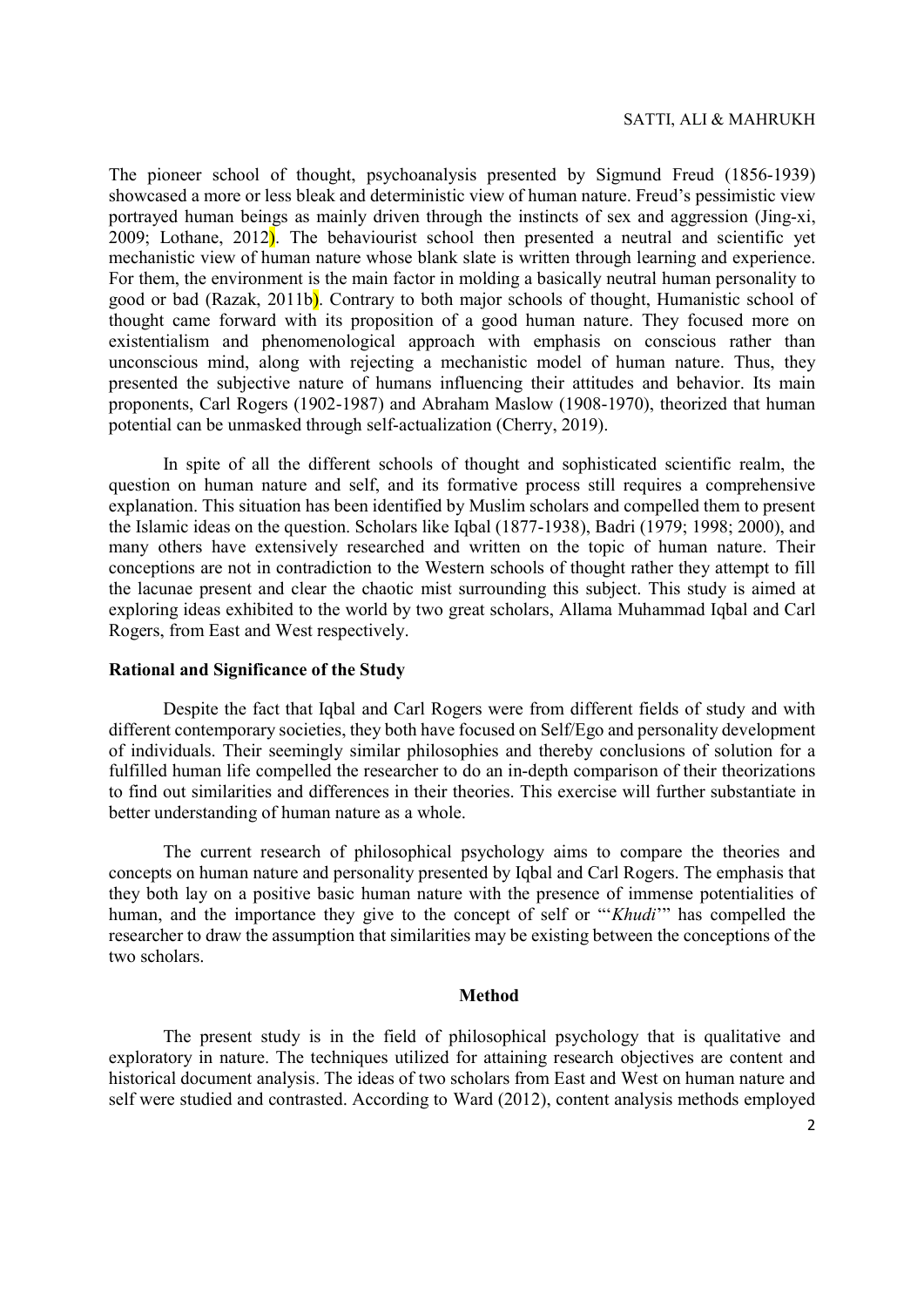#### IDEAS ON PERSONALITY

by researchers show that they are more concerned about the content rather than the content itself This article was shared with a distinguished scholar on Iqbal's philosophy for guidance and credibility of the research analysis. The study was also corroborated through the work of other researchers' on the two scholars' theories and philosophies.

For the **subject** research purpose, translation of Iqbal's Persian poetic anthology Asrar-i-Khudi by Reynold A. Nicholson was thematically analyzed. This analysis was corroborated with English lectures and some Urdu poems of Iqbal along with the studies conducted on his philosophy of ego/self. The concept of self by Carl Rogers was abstracted and analyzed through in-depth study of research articles written by himself and others. Both historical and contemporary literature review of self-psychology researches was done to further substantiate the study.

### Results and Discussions

# Introduction to Iqbal and Carl Rogers

The current study aimed to contrast the theorization on human self and personality by two renowned scholars from East and West. The first being an Indian subcontinent Muslim scholar, Dr. Muhammad Iqbal (1879-1938) with the titles "Allama" (the Learned), "Hakeem-ul-Ummah" (Physician of the Muslim nation) and "Shair-e- Mashriq" (Poet of the East). He enjoys a commendable status as a poet and a religio-philosophical reformer for his insightful command on philosophy, religion, civilization, and history. Iqbal has expressed his philosophy mainly through his poetry along with some of his philosophical prose writings. Among his contributions, the most notable is his endeavor of reconstructing the Muslims' religious thought in the context of the neoteric developments ongoing in every field of the modern world (Dallh, 2008; Mir & Salierno, 2006). He had also appreciably employed psychological instruments to explain and understand the religious phenomenon. The second scholar to be explored in this study is Carl Ransom Rogers (1902-1987). He was an American psychologist and known for his pioneering foundational works in Humanistic school of thought and psychotherapy research. He developed his unique person centered approach which has been found valuable in numerous domains as in counseling (personcentered therapy), organizations, education (student-centered learning), and in group settings. In a research done by Steven J. Haggbloom and colleagues who used six criteria including citations and recognition, Rogers came out to be the sixth most distinguished psychologist of the 20th century and among the clinicians, he was found to be second only to Sigmund Freud (Haggbloom et al., 2002). During the times when Freud's psychoanalysis was showing the sick face of human on one side while mechanistic view of humans was being portrayed by behaviorists on the other side, Rogers rightly advocated the humanistic and more optimistic face of humans.

# Conception of Iqbal on Human Personality

Iqbal was living at the time when extensive portion of Muslim population came under British empire. By 1920s, more than half of the Muslim world population came under British rule alone (Louis, Low & Marshall, 2001; Robinson, 1999). In addition, a section of mysticism, based on Plato's philosophy, preaching life denying philosophy was seen as a serious misconception and threat to humanity especially Muslims by Iqbal. For **I**qbal (2010b), the colonization and pseudomysticism teaching defeatism, had led Muslims to lose their self-esteem and integrity. For him,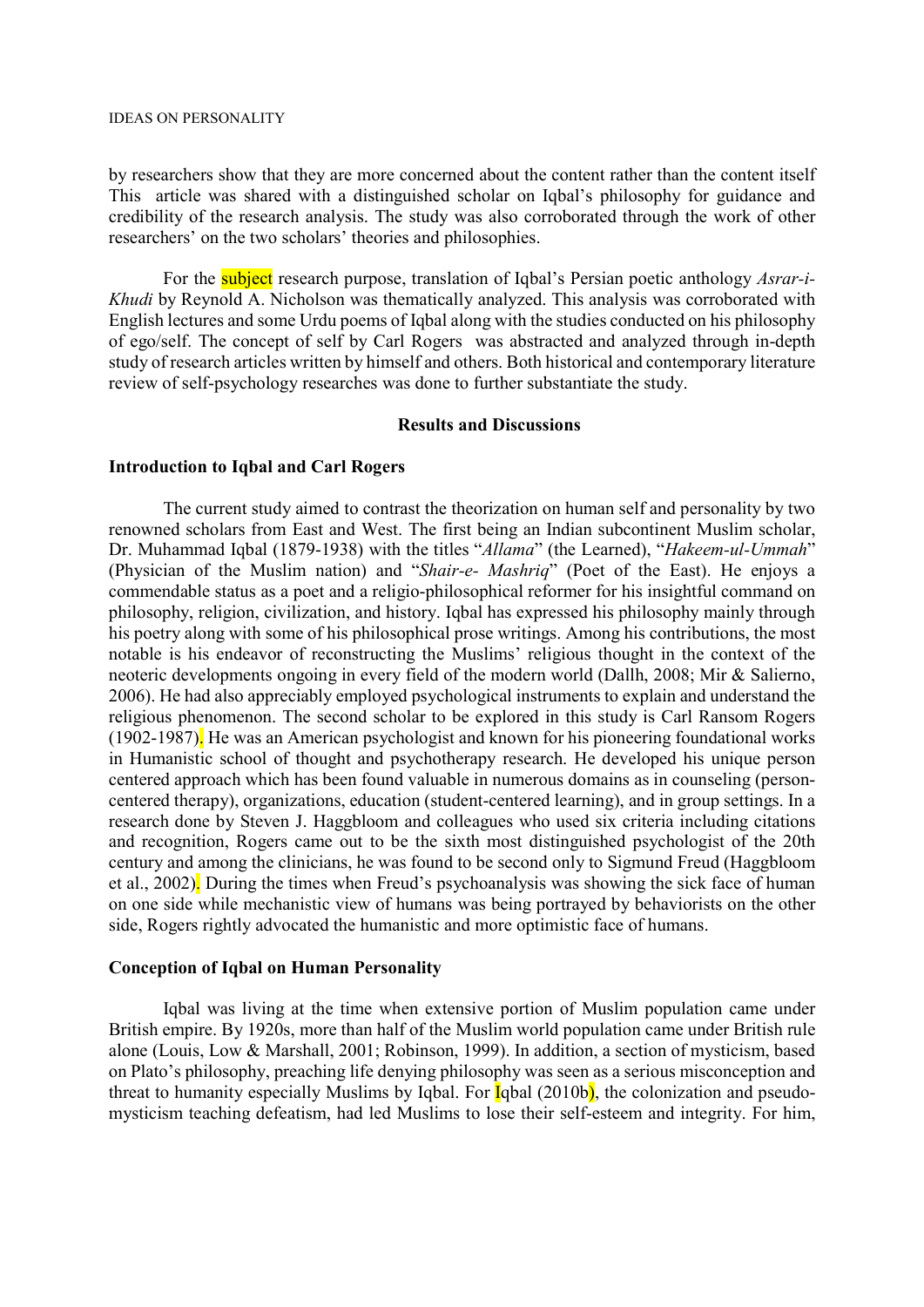pseudo-mysticism was a self-defeating and life denying philosophy which was accepted by a section of Muslims as a consequence of their feelings of defeatism. As a reaction to these conditions, Iqbal came up with his own dynamic philosophy for a creative, active, and purposeful life in the hope to instigate Muslims to prepare themselves to face the modern world challenges with a strong Islamic spirit. The European colonization had led Iqbal to reconstruct Islamic thought as a self-conscious postcolonial faith (Majeed, 2013).

Iqbal's ideas on human nature and ego conspicuously appear throughout his work of poetry, prose and lectures, and on its foundation he built up his philosophy (Razak, 2013). They were first coherently presented in his Persian poems "Asrar-e-'Khudi" (The Secrets of the Self) that were further elaborated in his next collection of Persian poems named "Rumuz-i-Be'Khudi" (Mysteries of Selflessness; Ali, 2011; Ali & Hussien, 2017). His Persian books received considerable criticism from both East and West, especially on the account of the forceful way they were presented. He was panned for his criticism on section of mystics stressing upon life denying philosophy (Razak, 2013).

Contrary to his Eastern contemporaries, Iqbal laid stress on personality and its maintenance (Iqbal, 2010b). To him, the West has edge on East on the grounds that former identifies personality and individuality as dominating aspect of human nature (Azzam, Rofi'Usman, & Haryono, 1985). According to some of the Eastern mystics, personality especially the notion of 'I' is a mere illusion. They criticized Iqbal for his overemphasis on the aspects of self and personality. For Iqbal, existence of the self is a reality and this is the most conspicuous idea of his theory (Iqbal, 2010b).

Iqbal generated his ideology from Qur'an and Sunnah of Holy Prophet Hazrat Muhammad (P.B.U.H; Nadwi, 1973) and from some eastern (for instance, Rumi) and western (for instance, Goethe) philosophers (Razak, 2013). The core principles on which Iqbal built his whole theorization about human nature and philosophy are as under.

- 1. Human being is the best and chosen one among all the God's creation.
- 2. The human has been created to become vicegerent of God in this world.
- 3. The human has been given a free personality i.e. human self has got freedom of will (Iqbal, 1996; Razak, 2013).

In contrast to pantheistic doctrines, he insists that for human, maintenance of personality is most important (Iqbal, 2010b). Their personality carries a distinct mark of their individuality such that no other can be like them in their character and behavior. Personality is in an ever dynamic state of tension that needs to be maintained, if not, a state of relaxation takes over. The state of tension is what should be most aspired for, this is the way through which human achieves immortality. The conception of personality provides human being with the standard of value, resolving the problem of the concepts of virtue and evil. In essence, those factors which weaken the personality are evil while those strengthening it are good.To further clarify the concept, putting forward his own example, Iqbal (1996) stated that his own personality is nothing but his actions, and his reality cannot be perceived only as a series of experience in temporal states but only taking into account his directive attitude. A person can be understood and appreciated by considering their judgements, directive purpose and attitude.

Throughout his works, Iqbal laid great importance to the concept of self and personality (Dallh, 2008; Mir & Salierno, 2006; Razak, 2013). Iqbal coined the term of "Khudi" or ego in his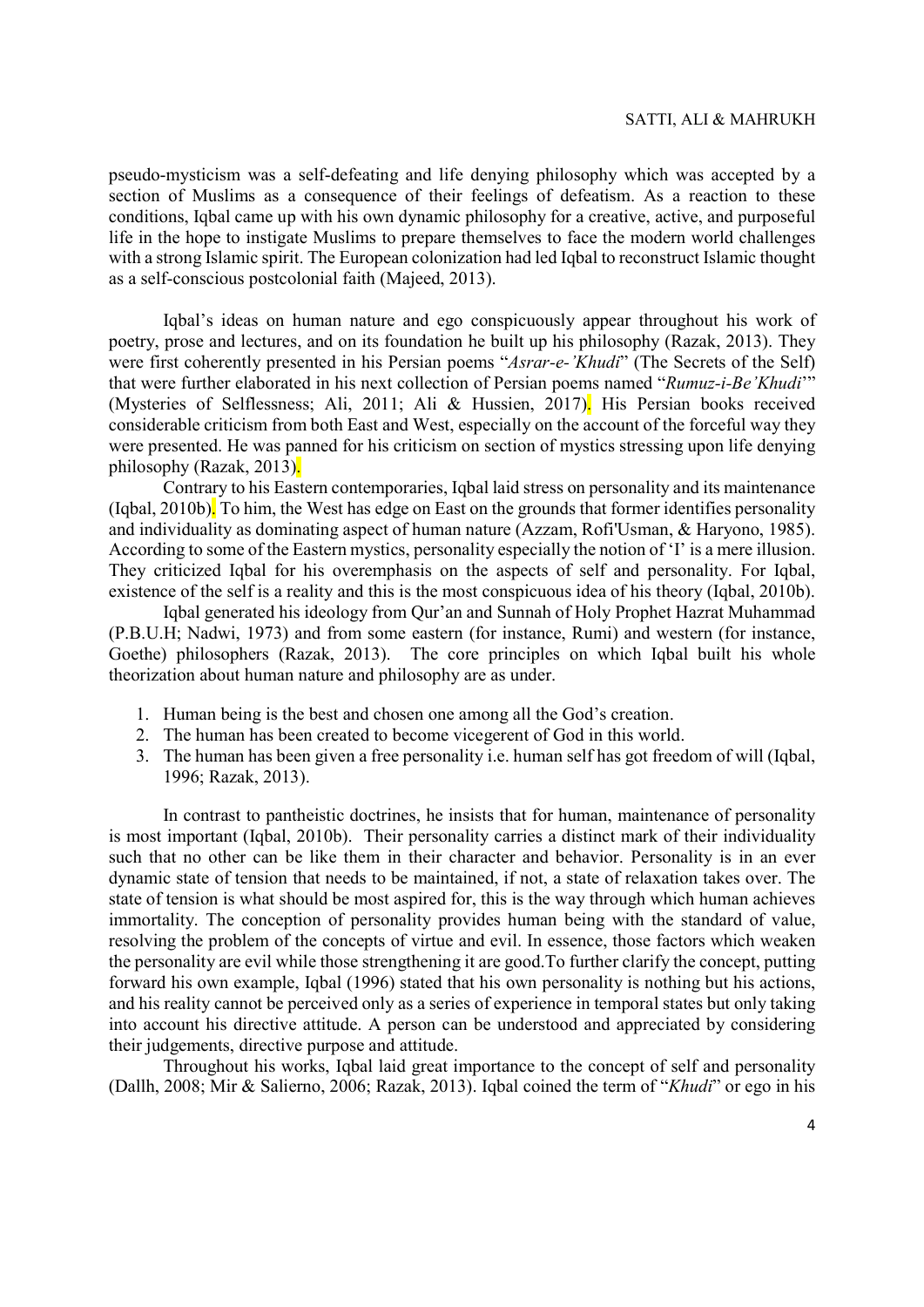philosophy to explain his concept of selfhood. Both these terms have a strong transgressive charge with a connotation of being selfish and egotistic (Schimmel, 1963). 'Khudi' is a Persian term that Iqbal used throughout his Urdu and Persian poetry to refer to his conceptions of self while in his English writings (Iqbal, 1996), he used the term 'ego' and sometimes 'self' to refer to the Persian word. Dr. Nicholson used the word 'self' for the Persian word in his translation of "Asrar-e-'Khudi'" (The Secrets of the Self) done in Iqbal's lifetime (Iqbal, 1920). For Iqbal these terms refer to the innermost being of a person. For Iqbal, 'Khudi' is the inexpressible feeling of 'I' that is the basic of a person's individuality. His usage of the term 'Khudi' refers to self-reliance, selfrespect, self-confidence, self-preservation, even self-assertion when such a thing is necessary in the securities of life and for the cause of higher moral values, even when faced with death (Khan, 1977). He believed that the desire to self-manifest and self-develop is existent in every creation of this universe, from a simple unicellular organism to a highly complex human being, with a presence of gradually rising urge of ego-hood that yields its perfection in human beings (Iqbal, 1996) .

According to Iqbal (2013), 'Khudi' or self is the energy providing force to a human's life and personality. It is central to their personality and the center of all their activities. It dictates their likes and dislikes; the process of judgement and resolution is performed by it as well. It plays a pivotal role in the development of their mental attitude. The activity of ego is very much dependent upon desire and action (Iqbal, 2013). Following verses from one of his Persian poems formulates this idea.

"Everything is looking for self-expression; Every atom is dying for greatness" (Khan, 1977, p. 9).

He further says,

"By the force of individuality, the mustard is turned into mountain; When weakened it reduces the mountain into a mustard seed. Thou (the ego) alone art real in this universe; All else is a mirage" (Khan, 1977, p. 9).

As per Razak (2013) and Vahid (1960), Iqbal proposed six elements that enhance and aid in development and maturity of self and termed them as ego sustaining deeds. Fostering of these elements would lead to a dynamic personality while making the ego immortal. These deeds lead ego to become immortal. The actions are namely Love, Faqr, which is the supreme indifference to the rewards of the world, Courage, Tolerance, Kasb-i-Halal, that is living on lawful earnings and participating in original and creative activities.

Iqbal (1996) also highlighted certain elements that leads to disintegration and hampering the growth of 'Khudi' and self. These elements, termed as ego dissolving acts, are Fear, Dependency (Su' $\bar{a}l$ ), Slavery and Pride of Ancestry (Iqbal, 1996; Razak, 2013).

Iqbal outlined two aspects of self. The first one being the efficient self, dealing with the worldly demands and the second being the affective or appreciative self, deeper self that deals with inner center of experience (Iqbal, 1996).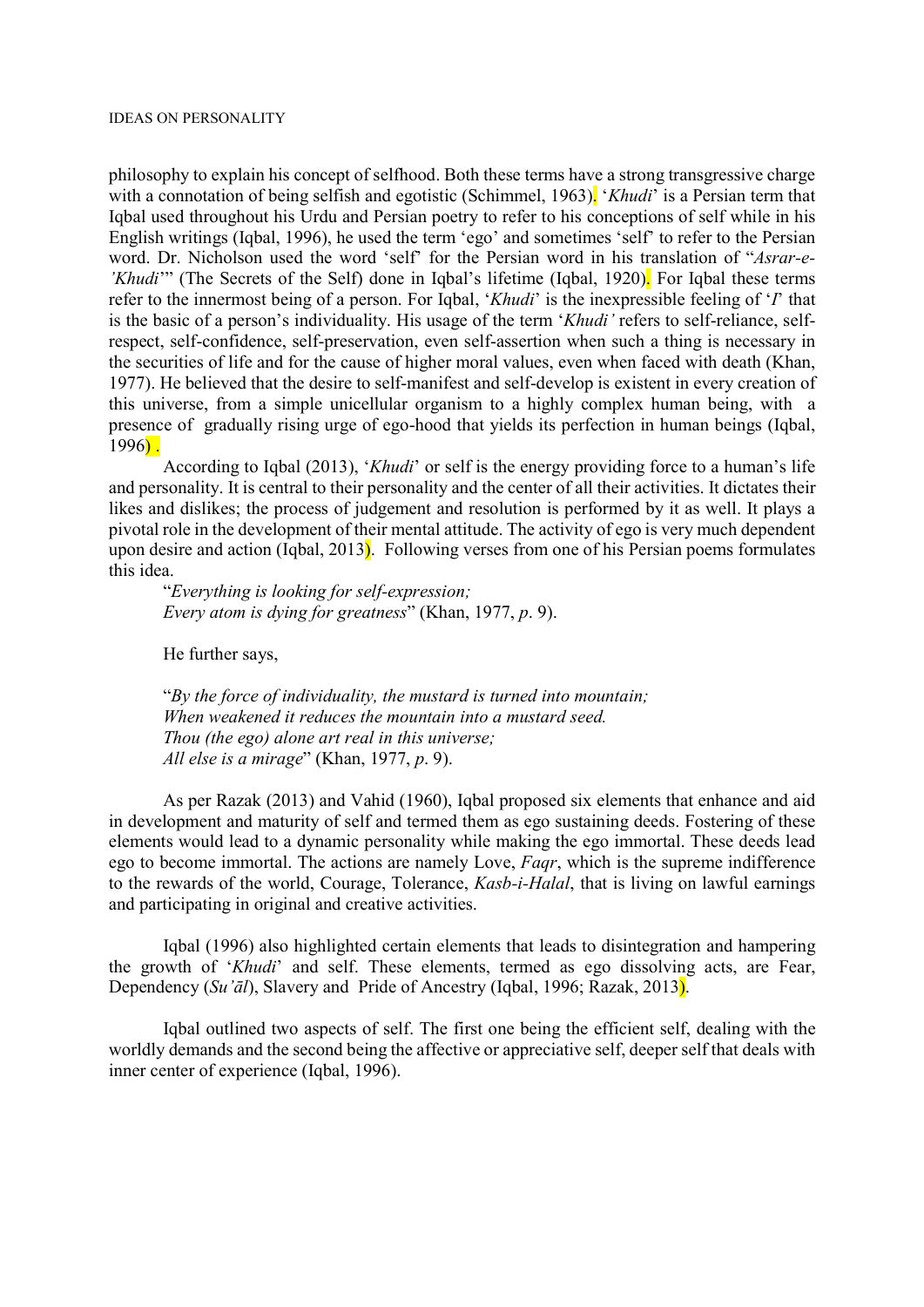Iqbal holds the notion of freewill and intellect of humankind. Humans have freedom of choice enabling them to choose between good and evil. This implies that each human being has been enabled with a fully developed intellect that can differentiate right from wrong hence, can take entire responsibility for their actions and choices. Thus, Iqbal states, after their death the human will finally appear before God and questioned for their choices and will face a new dimension of life endorsed with pleasure or pain based on their earthly choices (Bilgrami, 1966).

Human's relationship with God is an inseparable aspect of Iqbal's conception of personality. He has discussed God as an Ultimate or Infinite Ego. All finite Egos have independent existence, yet they proceed from an Infinite Ego. He was opposed to the Pantheistic theorization of dissolution of all finite egos and isolation of the Infinite Ego. Iqbal opines that Infinite Ego engulfs finite egos in His Own Self while keeping their independent existence and selfhood intact (Majeed, 1993).

 Iqbal (1996) emphasises that self becomes stronger with its close relationship with God. This relationship becomes stronger when the human obeys the dos and don'ts of the teachings of Qur'an and Islam. When the person ceases to obey the will of God and does not work to become His vicegerent in this world, it weakens their personality and the development of their self.

Closely linked to the same concept, Iqbal stated that human acting as the vicegerent of God, has been instilled with His attributes. By doing the acts of righteousness, human becomes closer to God and attains actualization through these divine attributes. This self-actualization leads to a higher level of self-consciousness (Razak, 2011a).

# The Ideal Society for Personality Development

In addition to paying emphasis on maintenance of individuality and personality, Iqbal (1953) also gave much importance to the role of society in the development of an individual's personality and of their self or 'Khudi'. Interaction of an individual's 'Khudi' with the rest in their society's is important because an individual's 'Khudi' or ego cannot develop in isolation from the society. It has got a profound effect on its development and growth as it is the provider of spiritual strength and maturity to the individual egos. Therefore, the individual needs to interact actively with the society. It endows their self with a sense of identity and belongingness with a purpose to strive for higher standards, thus enriching it. Though society provides hindrance to its development by posing obstacle in its waybut overcoming of these obstacles is the actual source of "Khudi's" or self's enrichment and hence, human's real potential is unfolded. Isolation from the society can lead to aimlessness and weakening of their self or 'Khudi'. In one of his poems (Iqbal, 2010a, p. 210), reflected his ideas on society's importance in the following words,

"The Individual exists in relation to the community. Alone, he is nothing! The wave exists in the river, Outside the river it is nothing!"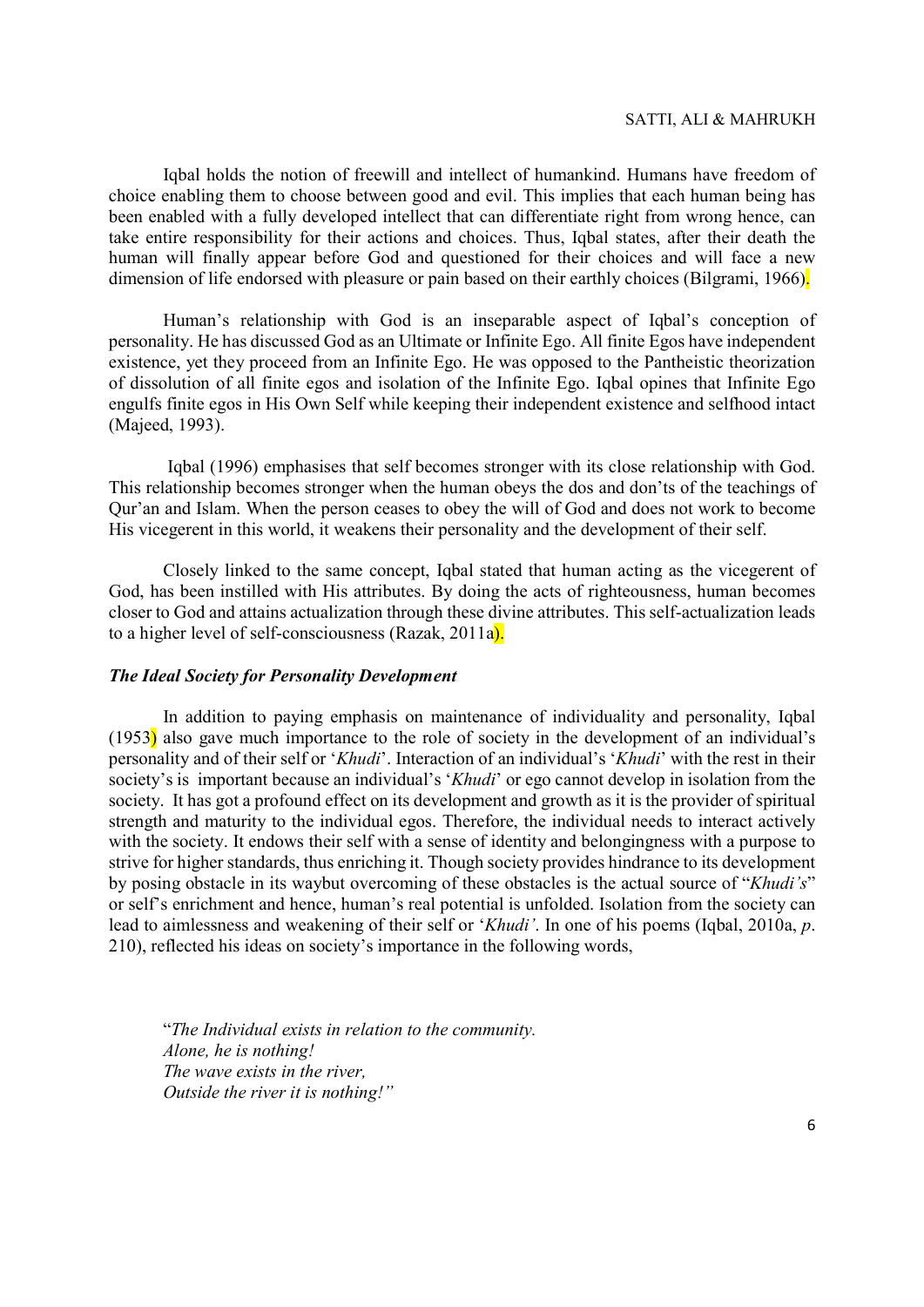#### IDEAS ON PERSONALITY

Iqbal (1953) also proffered the nature of a society required for healthy development of an individual self. The society needs to be conducive for the development of 'Khudi', owing to its great role in it. A religious and moral society based on the principles of obedience to God is ideal for the development of ego or self. Following is the list of 8 principles, according to Iqbal (Vahid, 1960), on which a society ideal for an individual's 'Khudi' or self-growth needs to be built.

- 1. "It must be based on spiritual considerations like monotheism.
- 2. It must evolve around inspired leadership or prophet hood.
- 3. It must possess a code for its guidance.
- 4. It needs a center.
- 5. It must have a clear goal towards which the whole society should strive.
- 6. It must gain supremacy over the forces of nature.
- 7. The communal or collective Ego must be developed in the same way as the individual Ego is developed.
- 8. It must safeguard maternity" (p. 34).

# Stages of Personality Development

In his personality theory, Iqbal (1975; 1990; 1996; 2010) described personality, role of 'Khudi' in personality development and identified the factors leading to strengthen or weaken 'Khudi' and hence, personality of an individual. He also highlighted the importance of social environment ideal for the development of personality and self or 'Khudi'. In addition to these, he also put forward his theorization of the stages of personality development through which an individual self or 'Khudi' reaches to its highest level. There are three stages, according to Iqbal, to reach maximum potential for which the human being has been created. The stages (Iqbal, 2010b) are

- a. Obedience to the Law.
- b. Self-control, which is the highest form of self-consciousness or Ego-hood.
- c. Divine vicegerency.

# "Mard-e-Momin"

Iqbal coined the term 'Mard-e-Momin' for his ideal personality having fully developed self-actualization, 'Khudi' or self, with an active and dynamic personality (Dar, 2013). Other alternate terms such as "Mard-i-Haq", "Faqir", "Qalandar", have also been used alternately by Iqbal throughout his poetry. He used the metaphor of "Shaheen" for the same. The embodiment of his ideal personality was the Prophet of Islam, Hazrat Muhammad (P.B.U.H.; Saiyidain, 1936). According to Dar (2013), unlike his predecessors' theorization of ideal personality, Iqbal's Marde-Momin is active and dynamic. Iqbal strongly opposed the concept of self-annihilation and isolation from the world presented by some mystics who would teach for dissolution of individuality. He urges human beings to return to world with their full force and work for its moral, social, and intellectual uplift. Therefore, his ideal person is the embodiment of characteristics needed to solve the problems of human misery. His Mard-e-Momin is not just a glorified idea with no practical example, however, he presented Prophet Muhammad (P.B.U.H) as its perfect model while taking some others as well from history as the example, such as Prophet's companions.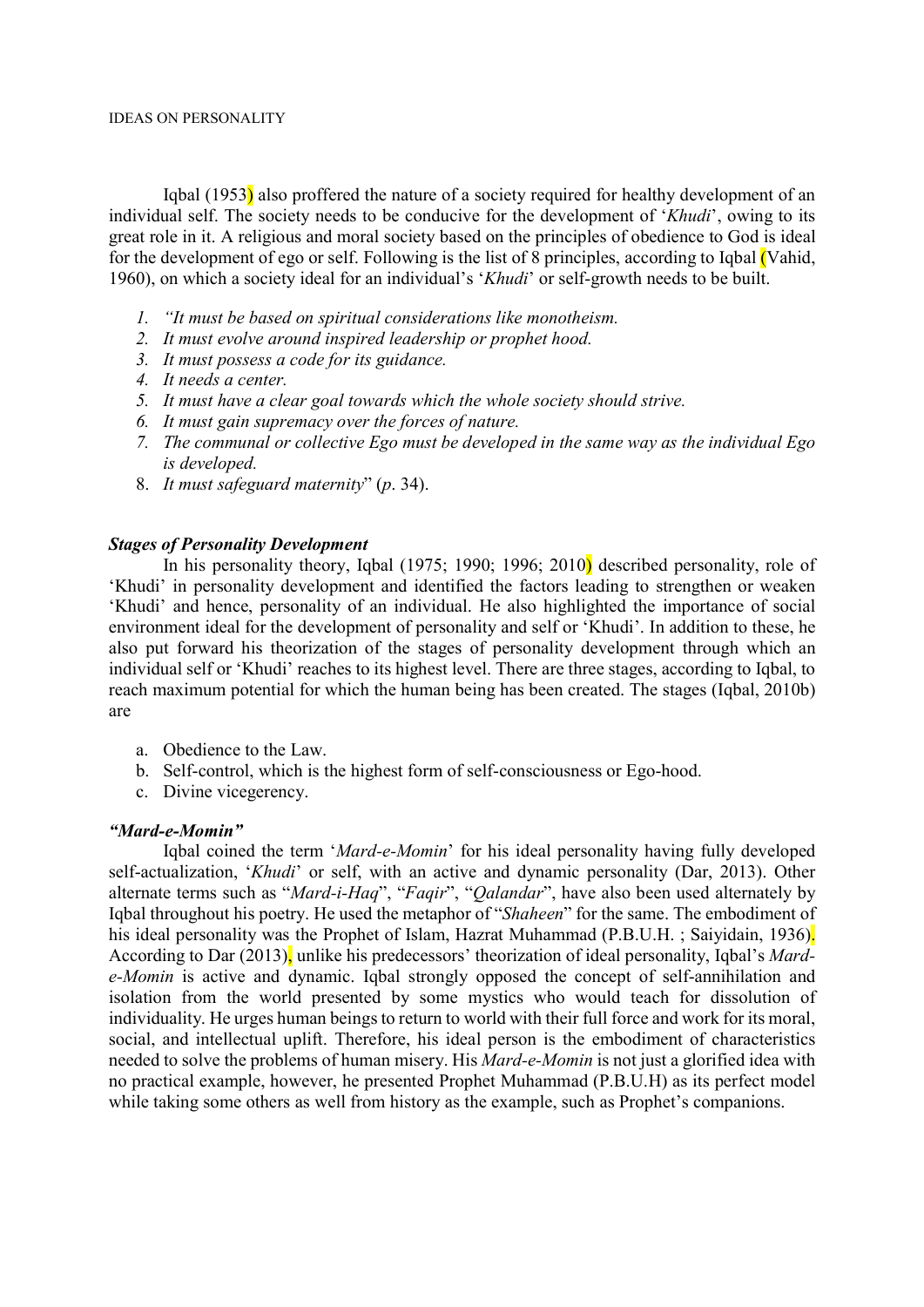Iqbal's ideal person is unique from others by the virtue of strong faith. They do not treat religion as a dogma rather practice it genuinely in every aspect of their lives. He presented the teachings of Qur'an and Islam as the guideway to attainment of his self-actualized model. The undying power of faith on oneness of God, pure monotheism, is depicted from every act of this perfect person and this is the core base from which all their other qualities emerge. Their outlook on humanity surpasses all racial and geographical barriers, their humanitarianism is universal. They are dynamic and focus on action rather than abstract beliefs and passive living, they actively carve their own destiny. In Bal-i-Jibril, Iqbal states that they overcome all their difficulties smartly; being the harvest of the universal love and activities, they are the real goal of the creation (Iqbal, 1975). In another place in his poetry, he distinguishes an infidel from "Momin" by asserting that infidel gets absorbed in the universe while a Momin, by their distinguished qualities, get the universe absorbed in themselves (Iqbal, 1990). They possess a free personality, creativity and initiative thus enabling them to change and mold what is in their internal and external world (Iqbal, 2013). Thereby, Iqbal opposes determinism.

Through the presentation of his ideal man, Iqbal present to the world his conceptions of the fully developed self ('Khudi'). The human self is so strong that it is not annihilated or dissolved even when facing God directly (Iqbal, 2013). Iqbal's Mard-e-Momin is immortal, timeless, and not bounded by the chains of geographical boundaries, race or politics thus displaying universal humanitarianism. As their existence is a world-reality, they are fully involved in the world affairs performing their purpose of being vicegerent of God and establishing His rule in His world. With the qualities of faith and dynamism, they are independent to any sort of slavery and carve their destiny themselves as they want it to be. Thus, Iqbal presented his ideal man in the following forceful manner,

"Who can imagine the strength of his arm? Destines are changed at the mere glance of a Perfect Man" (Iqbal, 1975, p. 281)

### Basic Propositions of Rogers Theory

Rogers developed his theory out of his clinical experience and from his person centered therapy which was formerly called client centered therapy. He was the principal therapist to respect the dignity of human and to treat his patients as subjects rather than objects. His phenomenological therapeutic approach is idiographic. His conception is that human being is exquisitely rational, positive (Rogers, 1961), and a trustworthy organism (Rogers, 1977). Key concepts in Rogerian theory are self and freewill, he explained and henceforth applied in his clinical practice. His person centered paradigm, his distinctive approach to psychotherapy to appreciate human personality and relationships, found immense appreciation and application in the field of clinical psychology.

Rogers (1951; 1959; 1961; 1977) presented his theory in the context of the traditional psychoanalytic paradigm that emphasized on unconscious mind and role of instincts in determining human personality and behavior. In those times, behaviourism was also at its peak that treated human as a complex machine, and environment was the key determinant in writing on this blank slate with learning and experiences. Hence, both paradigms undermined the importance of conscious experience and human self in their propositions. It was believed that human nature is essentially destructive, inclined towards evil and thus this untamed organism must be disciplined and corrected and even punished to make them avoid following the way ascribed by their innate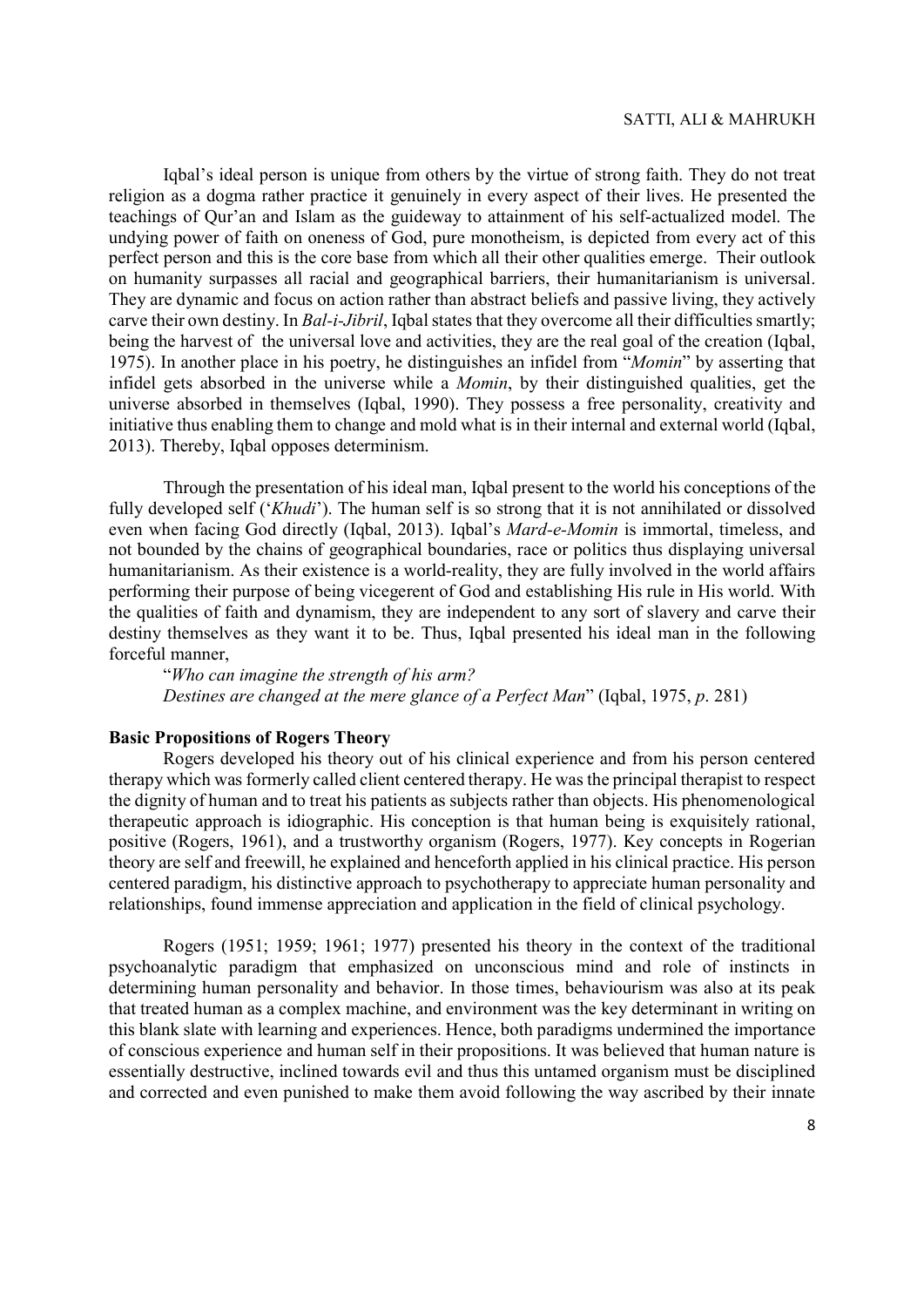#### IDEAS ON PERSONALITY

nature (Zeig, 2015). Rogers never claimed to have put forward some newfangled ideas yet his systematic and experiential research-based support for his theorization led to a change in the traditional psychotherapy and counseling methods. It revolutionized the role of therapist, which was originally conceived as an adept to solve or lead to solve the problems of a preconceived passive client (Kirschenbaum, 1979).

Rogers put forward his theory's initial formulations in 1947 where he presented his concepts of self and role of perception in human nature. He explained his theory extensively in his 16 books and much more journal articles. Rogers (1951) proposed 19 points as a base of his theoretical formulations.

- 1. Living beings' dwell in a world, occupying a central position, where recurring transformations are taking place in terms of experiences (phenomenal field).
- 2. The reaction of an individual to this phenomenal field depends entirely on their experience and perception. This phenomenal, now perceptual field is reality for the individual.
- 3. Individuals respond in a unionized oneness to this perceptible phenomenal field.
- 4. A piece of this total perceptible domain (perceptual field) gets modified and demarcated as the self.
- 5. The consequence of exchanges with the environment and especially of evaluational exchange is the formation of self, structurally. An orderly, fluid yet harmonious and consistent conceptual recurring of perception of characteristics is made along with the worth of the ideas pertaining to Me and I.
- 6. Individuals have the inherent inclination to uphold, actualize, and improve their experiences.
- 7. Best way of understanding behaviour of the organism is to understand them from their internal frame of reference.
- 8. Individual makes a goal-aimed effort to satiate the needs in the domain, as they once experienced.
- 9. Emotion is followed and aided by goal aimed behavior. It is pertinent to the maintenance and uplifting of the organism as perceived by them.
- 10. The individuals' abstract values are related to the experiences and self-structure. Some of them are experienced directly by the individual and at other times, some values are extracted from others. However, they are perceived in a cracked manner as if they were experienced by them firsthand.
- 11. As life passes, the individual encounters several experiences some of which are perceived and retained because they have some relation to the self-structure whereas some other are disregarded because they are perceived to bear no meaning to the self-structure. And yet there are some which are distorted in a manner that they become compatible with the selfstructure.
- 12. Most of the ways that individual adopts are in coincident with the self-concept.
- 13. At times, behaviour is dictated by experiences that are natural and needs that are not symbolized. These particular behaviours are not aligned with the concept of self-structure of the being, and they are not accepted by the organism.
- 14. The individual undergoes psychological adjustment when the self-concept is likely to be incorporated by sensory and visceral experiences, and that too, in a persistent relation with the self-concept.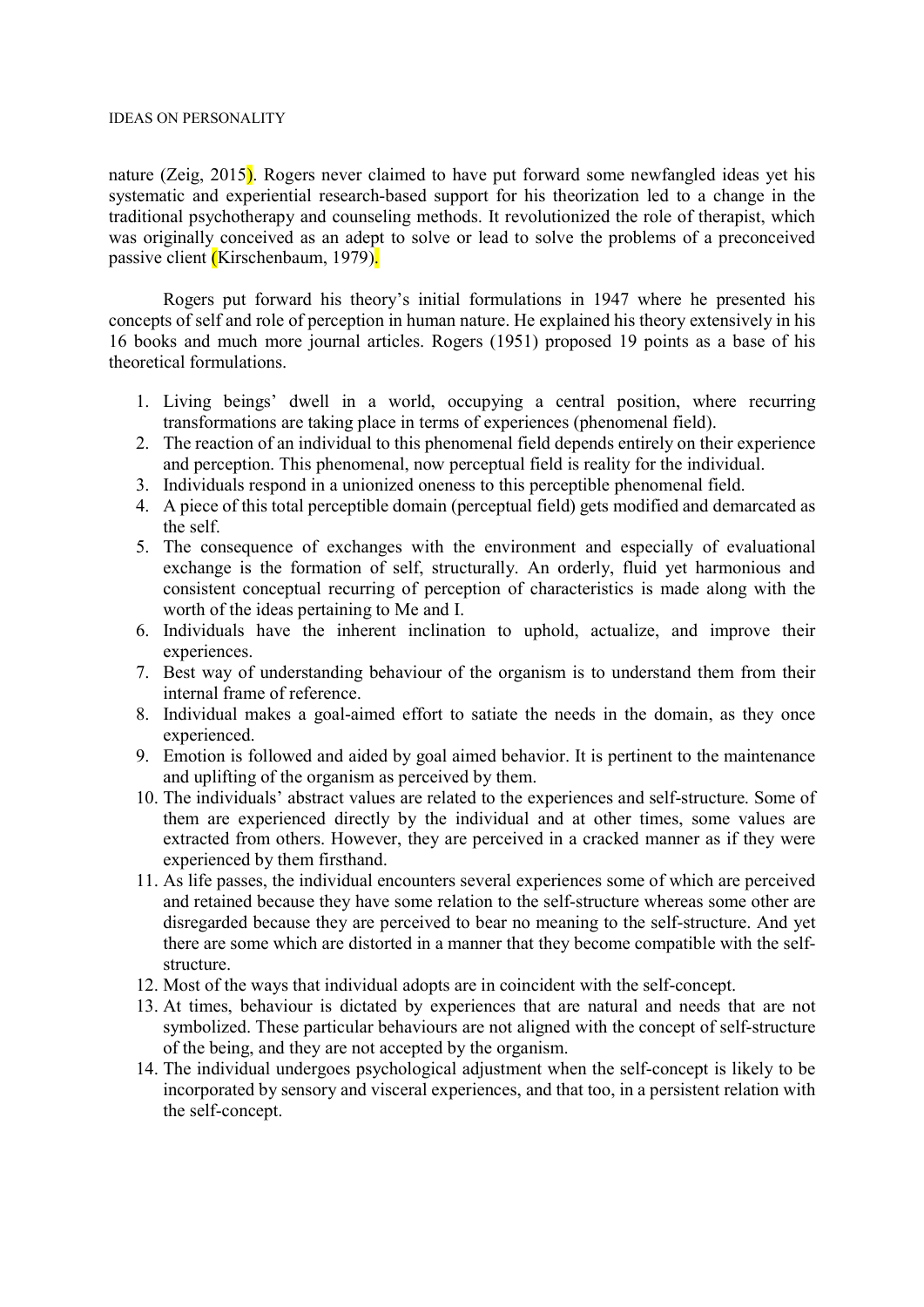- 15. The individual faces psychological failure to cope when they refuse important sensory and visceral experiences to be validated. As a result, the symbolization never occurs in the gestalt of self-structure. This results in basic potential baseline psychological tension.
- 16. Experiences that deviate from the concept of self-structure are perceived by the individual as threat and danger. The more these perceived threats exist, the more rigidity in the selfstructure would be observed, maintaining itself.
- 17. In some circumstances when the individual is affirmative that no threat to the self-structure is lurking, they are inclined to examine the experiences that were previously inconsistent with the idea of self and at times, even willing to incorporate those experiences in their self-concept.
- 18. The individual when accepts and perceives an amalgamated and coherent system along with their entire sensory and visceral experiences, they receive and respond positively to others, understanding them as separate beings.
- 19. As the individual perceives and accepts into their self-structure more of their organic experiences, they find that they are replacing their present value system—based extensively on introjections which have been distortedly symbolized.

#### Development of the personality

 $\mathcal{L} = \mathcal{L} \mathcal{L}$ 

Rogers proposed principles instead of distinct stages for the development of personality. In his theorization, the self develops from undifferentiated to fully differentiated self-concept in a progressive fashion.

According to Ismail and Tekke  $(2015)$ , self is the concept rigorously propagated by Rogers. It is humanistic term to define who an individual actually is as a person. Self-concept is what one perceives of oneself as an individual. It is the organized consistent conceptual gestalt comprising of insights of one's own sense of self and one's relationship to others and to several facets of life, including the values attached with these perceptions. This appears as a gestalt that is accessible to conscious yet not certainly in consciousness. In addition, at a given instance, it is a distinct gestalt, that is dynamic and ever-changing still, at any given moment it is a specific entity (Rogers, 1959). It can be broadly defined as the person's ability to act in order to actualize themselves, leading to their individuality and a set of experiences, correspondingly, are identified and represented in conscious awareness as self-experiences. The entirety of these conscious representations develops the person's self-concept. It is affected and formulated in the light of experiences and the way in which those experiences are perceived. It is also affected by one's childhood experiences and regard of others. Rogers believed it to be formulated during childhood when the child interact with their parents and environment. At this point, conditionality and un-conditionality of positive regard gains the primary importance. Unconditional positive regard leads to positive outcomes such that it helps the person to attain their full potential. Conditional positive regard, on the other hand, hampers the growth by compelling the person to consider themselves notable only when they fulfill the conditions of worth asserted to them by their environment (Rogers, 1959). These conditions lead to development of one's self-worth. It may range from high to low. High self-worth is characterized by confidence, challenge seeking, positivity about oneself and acceptance of failure, on the other hand, low self-worth is characterized by avoidance to challenges, unacceptance of failure and pain, and defensiveness (McLeod, 2008).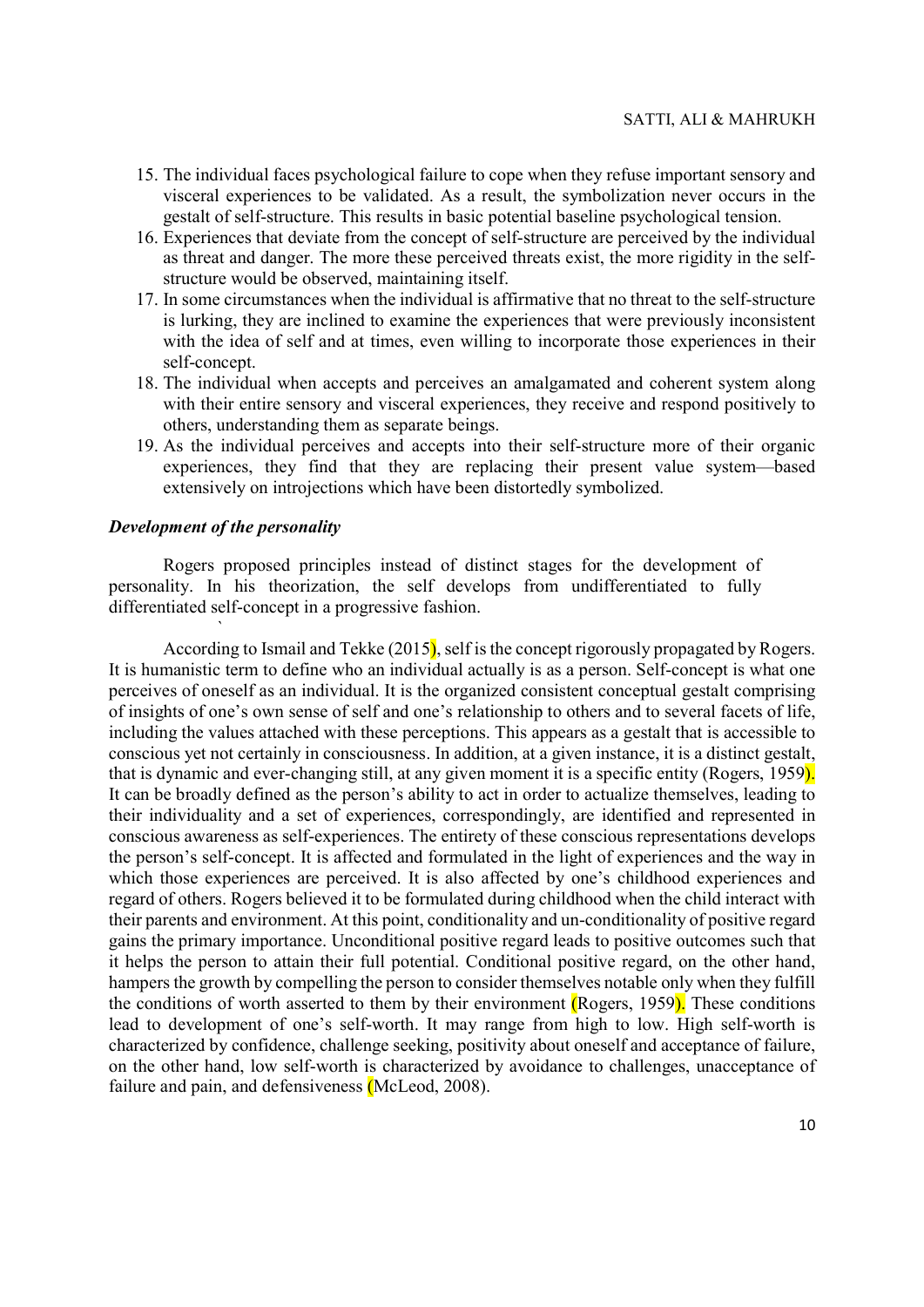Rogers opines that healthy individuals are characterized by their ability to integrate experiences with their self-structure (Cervone & Pervin, 2015). Incongruence between the self and experiences leads to neurotic trends, hence the individual does not fit organismic experience, and therefore, might be denying some of their experiences. Distinguishing various aspects of self, Rogers used the terms real-self and ideal-self. Real-self includes one's perceptions about oneself. It also encompasses the self-image. It directly affects person's feelings, thoughts, and actions. According to Rogers, the real-self springs from the actualizing tendency while following the organismic valuing. Real self is owned by all of us and is associated to inner personality, that might be imperfect yet feels most real (Grice, 2007). On the other hand, Ideal self reflects one's dynamic motivations and goals, i.e. one's striving. As one's environment is divergent from the actualizing tendency, one is compelled to live up to the *conditions of worth* provided by one's relationship with others thus experiencing conditional positive regard leading to conditional positive selfregard, henceforth, the ideal self emerges (Boeree, 2006).This aspect assimilates the values from others, comprising of all that one think one ought to be and perceptions of what one thinks others want them to be. In simplified terms, the ideal self is the person one wants to be while the real self reflects what one actually is. Consistency is required between the two selves in order to experience congruence leading to greater sense of self-worth and productivity. Although a little inconsistency is acceptable rather desired, greater discrepancies lead to incongruence leading to maladjustment (McLeod, 2008).

Rogers propagated about a positive basic human nature, arguing that the wisdom of organism is trustworthy. He reprehended the education system that runs with the basic assumption that human beings are untrustworthy, so they need to be disciplined and tamed to avoid them follow their very basic nature. Rogers advocated the freewill of human beings stating that they have freedom of choice, and they are fully responsible for the happenings to them without the attribution of those to outside factors (McCrae, 2005; Singer & Kagan, 1984). Human beings, when provided with a nurturing climate, feel free to choose any direction for their lives but they choose the one that is positive and constructive so much so as to realize their full innate potential. They move towards self-understanding and self-direction.

According to Rogers, human has an intrinsic tendency to actualize themselves, that is to utilize and develop their capabilities to maintain and heighten their self to make it autonomous (Rogers, 1959). He maintains that this constructive tendency is directional in nature and occurs in all living beings. This tendency can rightly be suppressed though cannot be completely destructed till the organism is alive (Rogers, 1977). This motive concept in Rogerian theory comprehends all motivations, tension and need reduction, creativity and pleasure seeking tendencies (Rogers, 1959). It is a holistic tendency rather than being fragmented into aspects of self. In words of Maddi (1996), the genetic blueprint manifests itself through this biological pressure of self-actualization.

#### Ideal environment for personality development

Rogers (1957), being a clinical psychologist, proposed recommendations for a therapeutic environment for positive personality development to occur. He chalked out following conditions that need to be present for over a substantial period of time for the development of positive personality and change to occur.

1. There should be psychological contact between two individuals.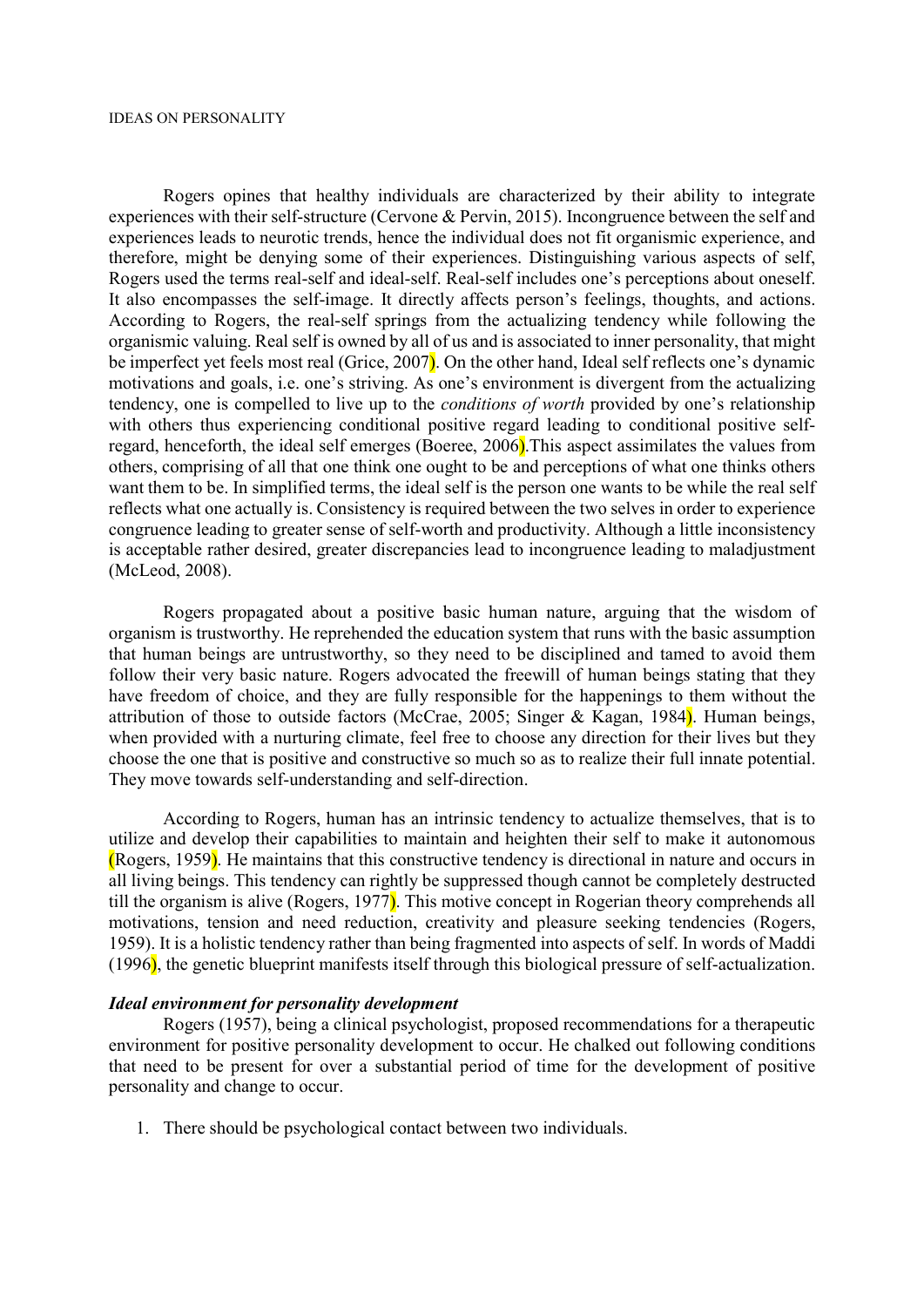- 2. One of them, termed by Roger as client, has been experiencing incongruence, anxiety etc.
- 3. The second, termed as therapist, is with congruent personality.
- 4. The therapist provides unconditional positive regard to the client.
- 5. The therapist's communication to the client, comprising of their empathetic understanding and unconditional positive regard, is achieved to minimal degree (Rogers, 1957).

For a growth promoting environment, Rogers (1959) stressed on the importance of empathy. He elaborated empathy as experiencing the perceptual world of the other person and being sensitive to their feelings around their experiences without being judgmental. It involves being sensitive to what they are scarcely aware, however, without uncovering their feelings that they are totally unaware of, to keep them from being threatened by the experience. He declared the empathy as being the healing agent. Rogers proposes that in such a nurturing psychological environment, wherein the individual is permitted to 'be'; whether they are a client, professional, employee or someone in group therapy, they move towards self-understanding and self-direction.

# Fully functioning personality

According to Carl Rogers the good life is when an individual is in the process of continuous improvement under the realm of their potentials. Rogers' (1961) concept of fully functioning individual is described in the form of listed points in his writings.

- 1. Welcoming experience: They are always welcoming to open new vistas of learning experiences, instead of being defensive they are ready to dwell into it. This is contrary to defensive people who unconsciously resist any undesirable or newer change in their surroundings to enter their conscious side of personality.
- 2. Living in the present: They are always considerate of the present ongoing situation rather than fearing or worrying about past or future. This thing is eventually responsible for their satisfaction, happiness, tolerance, adaptiveness, and flexibility. In other words, it is to open an individual's spirit to what is going on now and discover in that present process whatever structure it appears to have. This attitude invests deep rooted people respect and admiration for themselves together with opening their paths to success.
- 3. *Ability to trust:* they are the individuals who trust their own judgement and intuition. This thing will cause them to stand firm on one decision and make pathways rather than dandling into confusion hence never reaching at a point.
- 4. Sense of freedom and responsibility: They believe and practically demonstrate personal and other freedom. They take the responsibility for themselves and work according to the norms of freedom and responsibility balancing both in a reasonable way.
- 5. Being creative: They are creative in a sense that they identify their skills, work on them, and adjust according to the situation, however, they are also in continuous strive to improve it.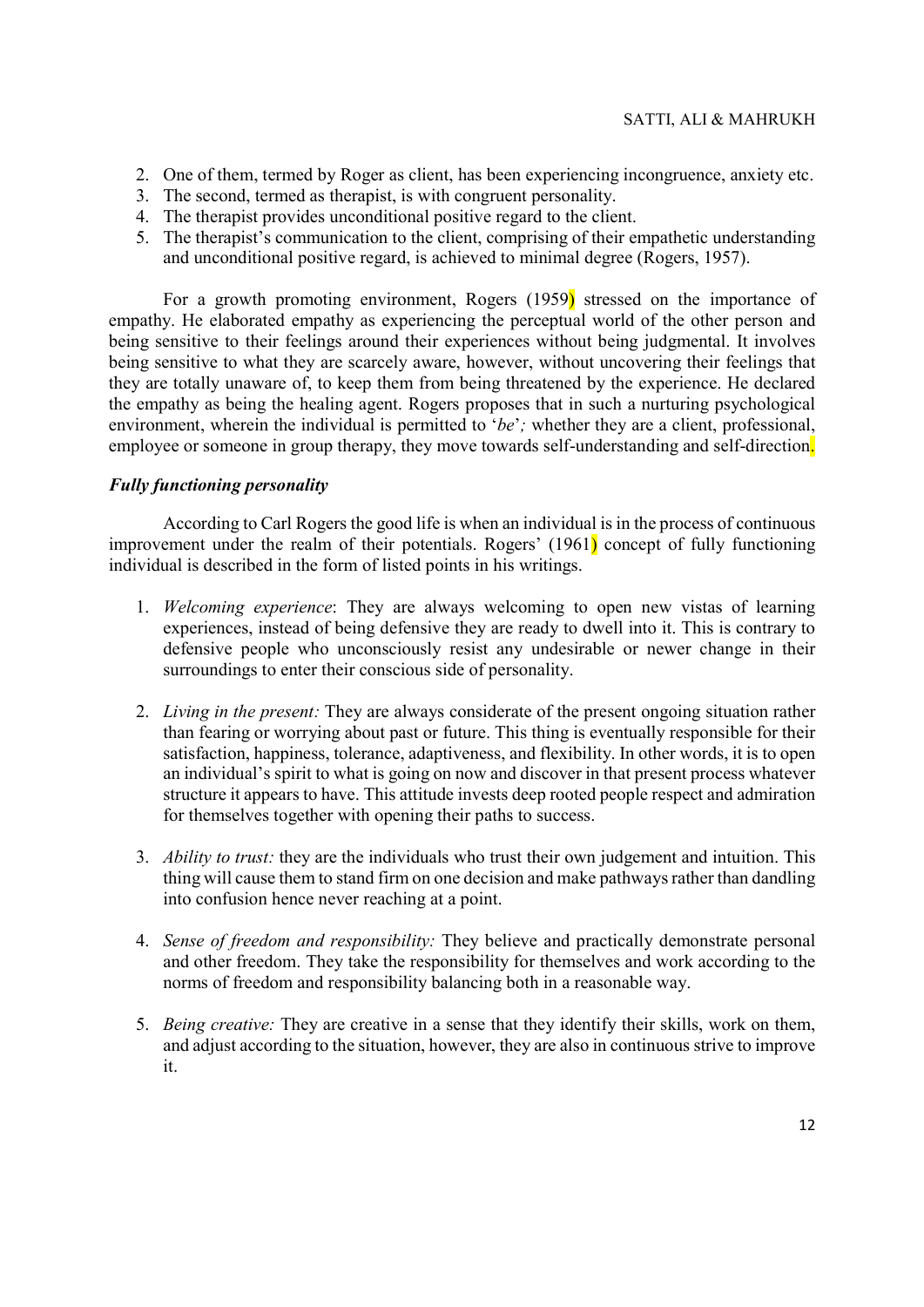- 6. Reliable and constructive: They are the one whose outlook throws vibes of reliability and genuineness and is also an embodiment of these attributes while dealing with others. Their positive stance towards life makes them desirable to be approached and work with.
- 7. A meaningful Life: They are always in the process of determining and finding the meaning of their life. They have a balanced approach where they are taking their work and relaxation hand in hand. They maintain relationships with people, be it of any sort, they fulfill their part in it. They believe in the joy and grief, ups and down, rise and fall, love and heartbreak as the part of life designed to develop certain characteristics that will facilitate them to do a greater good for themselves and their community.

For Rogers, this person is the ultimate goal of psychotherapy yet, his fully functioning person is a person-in-process i.e. continually changing which means that they can adapt to new situations along with the continuous process of self-actualization (Zeig, 2015).

# Comparative analysis between Iqbal and Carl Rogers

Both Iqbal and Rogers formulated their theorizations while considering the demands and challenges of their contemporary societies. They rejected entirely the behavioural and mechanistic account of man, in addition to the deterministic Freudian view of personality. Their conceptualizations are impregnated with concepts of individualism and existentialism of human nature. They both hold the notion of independence and freewill of human that also adds with it the idea that human beings are responsible for their circumstances.

Iqbal's theory of human personality and nature has got the colors of Muslim religious thought in it and has discussed a lot about spirituality, mysticism, and religion. Rogers, on the other hand, was described by some as being agnostic yet at his later life he did mention about the spiritual aspects of experience.

Iqbal endeavored to find out what human nature is. His theory impressed scholars and masses from both East and West. Iqbal's theory is unique in sense that it places human on a special status. Igbal's theory (1996; 2010) carries with it the proposition that human can influence and change and improve their circumstances and life by their endeavor as they desire. Therefore, together the human beings can make this world a better place for their fellow beings. For him, humans have been bestowed with tremendous powers and vast potentialities. The imperfections and presence of obstructive environment causes them to strive for growth and perfection. This process leads to development of self when human actively endeavors to reach maturity and growth.

On similar lines, Rogers also saw a positive and constructive organism in human beings aligned to the path of self-actualization. He opined that wisdom of human organism is trustworthy. They are a rational organism, and their behavior is backed by reason. Rogers observed human behavior to be exquisitely rational, moving with subtle and ordered complexity towards the goals that the organism is endeavoring to achieve (Rogers, 1974). This natural progression of the actualizing tendency is, nonetheless, often obstructed by psychosocial conditions. Due to this, a person may be alienated from their real nature and may show irrational behaviour through antisocial and destructive activities. If provided with non-threatening environment, where they have got freedom to choose their own direction, they choose the positive productive direction that enables them to reach their full potential. His 'person-centered' therapeutic approach is nondirectional, where the person/client runs the therapeutic process through their free choice while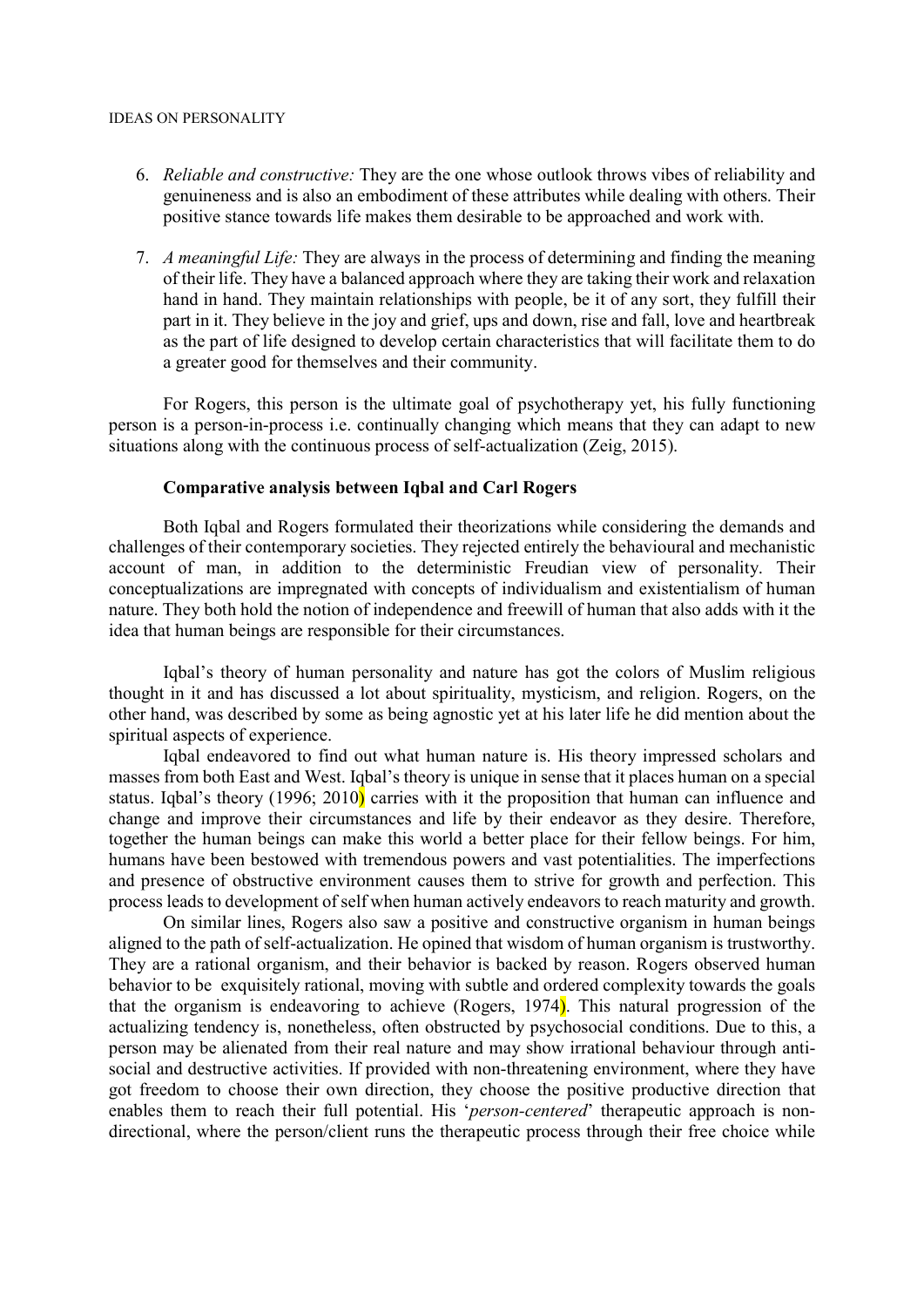the therapist is a passive participant only providing empathy and unconditional positive regard to them. This lets the person to develop on their own resources and deal with their problems by themselves, without the therapist solving their problems for them. Human personality and growth process is continuous and fluid, where human has vast potentialities to bring about change in life at any stage.

Iqbal's two Persian anthologies 'Asrar-e-Khudi' and 'Ramooz-e-Bekhudi' are devoted to human development and human's role in society and its development (Ali, 2011; Dallh, 2008; Iqbal, 2010b). For him, 'Khudi' is the most basic and prominent element of all creationand only the Creator is the perfect 'Khudi' or ego. Human endeavor must be the development of a 'Khudi' or ego as closer to its Creator as possible and as such the main role of education is maintenance and strengthening of human 'Khudi' or Ego. All that weakens 'Khudi' has to be avoided and all that strengthens it has to be encouraged and inculcated (Iqbal, 2010b; Razak, 2013). In addition to that, Iqbal explains that like individuals, nations too have a collective 'Khudi' or Ego (Ali, 2011; Iqbal, 1953). The higher the collective 'Khudi' the stronger a nation is.

Comparable to Iqbal's concept of 'Khudi' is the Rogerian concept of self-actualization. Self-actualization refers to the attainment of the full potentialities that the human organism has been endowed with. Just as Iqbal saw the 'Khudi' in all organisms, Rogers also saw selfactualization present in all organic life. As an embodiment of a fully developed 'Khudi' or self in human beings, Iqbal put forward the concept of Mard-e-Momin. As its perfect example, he presented Prophet of Islam, Muhammad (P.B.U.H), as the ideal man. Rogers also developed the comparable notion of the fully functioning person, who has raised themselves to the level of achieving self-actualization. Nevertheless, Rogers did not provide practical example of an ideal personality of his fully functioning person.

Both scholars stressed and encouraged the use and development in science and technology. Yet for Iqbal, science and arts should not be taken only for their own sake, rather they should be an aid to strengthen human's relationship with God and for facilitating and preserving man's life on earth, hence another aid for strengthening their personality (Ali & Hussien, 2017). In addition, the prevalent education system was criticized by both for undermining the human potential and trying to tame human beings and refrain them from development of their self. Specifically, Iqbal criticized West for its materialistic approach and for its distancing from religion. Iqbal, in his philosophy, greatly promoted strength of 'Khudi' or self and dynamism and activity. Rogers also focused on development of self and its growth and human's attainment of their full potential.

### Conclusion

Comparative analysis revealed that Rogers formulated his theory through his vast clinical research and therapies that were both individual and in groups (Zeig, 2015). On the other hand, Iqbal had formulated his theory through intuition and contemplative thought process of Qur'an and philosophies of scholars from East and West on human nature (Razak, 2013). Iqbal's philosophy has taken a great influence from Qur'an which can be accounted for his close association with Qur'an from early stages of his life which led to formulate his perceptual framework according to that  $(Na_i, 1973)$ . In addition, it has been evident that ideologies of Iqbal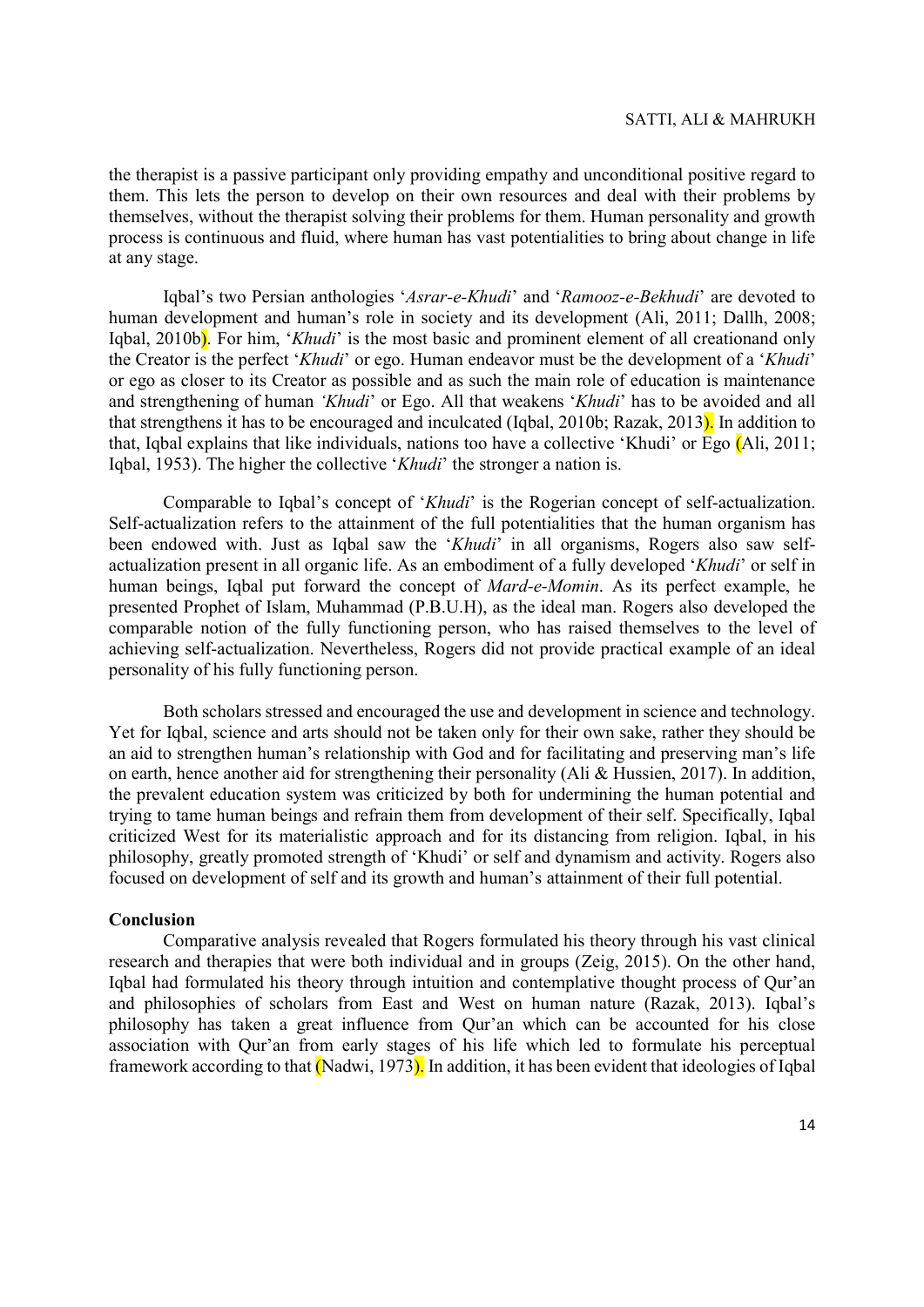and Rogers have also been directly or indirectly influenced by their personalities, education, life philosophies, and travels (Razak, 2013).

Iqbal was basically a reformer, also participated in politics, who endeavored to bring revolution in society and instigate in people the hope and fervor to develop themselves constructively and dynamically. He opposed the idea of pantheistic doctrine of isolation from world to achieve higher moral grades, also he wanted his Muslim community to rise up from their pathetic conditions (Razak, 2013). His solutions thus relate to society as a whole. Whereas Rogers, being a clinical psychologist, mainly focused professionally on the process of psychotherapy. For this, he dedicated himself to understand the personality change process. This process of becoming or change was his major concern (McLeod, 2014). In terms of his analysis on the notion of self, it is central to his person centered approach of therapy and personality.

### References

- Ali, M. A. (2011). An analysis of conceptions and practices of Pakistani educators in private Islamic schools in light of Iqbal's educational philosophy. Institute of Education, International Islamic University Malaysia].
- Ali, M. A., & Hussien, S. (2017). Iqbal's Inferences from the Qur'an: Objectives of Education for Developing the Individual Self. Journal of Education & Educational Development, 4(2), 321-345.
- Azzam, A. W., Rofi'Usman, A., & Haryono, A. (1985). Filsafat dan puisi Iqbal. Pustaka.
- Badrī, M. (1979). The dilemma of Muslim psychologists. MWH: London Publishers.
- Badrī, M. (1998). The AIDS Dilemma: A Progeny of Modernity. Islamic Medical Association of South Africa. https://books.google.com.pk/books?id=FhEgAQAAIAAJ
- Badri, M. B. (2000). Contemplation: An Islamic psychospiritual study. Medeena Books.
- Bilgrami, H. H. (1966). Glimpses of Iqbal's Mind and Thought: Brief Lectures on Iqbal Delivered at London, Cambridge and Oxford. Sh. Muhammad Ashraf. https://books.google.com.pk/books?id=G114vgAACAAJ
- Boeree, C. G. (2006). Personality theories: Carl Rogers 1902-1987. http://webspace.ship.edu/cgboer/rogers.html
- Cervone, D., & Pervin, L. A. (2015). Personality, binder ready version: theory and research. John Wiley & Sons.
- Cherry, K. (2019). The 5 Levels of Maslow's Hierarchy of Needs. https://www.verywellmind.com/what-is-maslows-hierarchy-of-needs-4136760
- Dallh, M. (2008). Iqbal: Makers of Islamic Civilization–Mustansir Mir. Reviews in Religion & Theology, 15(2), 198-200.
- Dar, M. A. (2013). Iqbal's Concept of Insan-i-Kamil or Mard-i-Momin (Perfect Man). Islam and Muslim Societies : A Social Science Journal, 6(2), 48-56. https://www.muslimsocieties.org/Vol6\_2/Iqbals\_Concept\_of\_Insan-i-Kamil.pdf
- Grice, J. W. (2007). Person-centered structural analyses. Handbook of research methods in personality psychology, 557-572.
- Haggbloom, S. J., Warnick, R., Warnick, J. E., Jones, V. K., Yarbrough, G. L., Russell, T. M., Borecky, C. M., McGahhey, R., Powell III, J. L., & Beavers, J. (2002). The 100 most eminent psychologists of the 20th century. Review of General Psychology, 6(2), 139-152.
- Iqbal. (1975). The secrets of the self (R. A. Nicholson, Trans.). Ashraf press.
- Iqbal, M. (1920). The Secrets of the Self [Asrar-i-'Khudi'] (R. Nicholson, Trans.). Macmillan.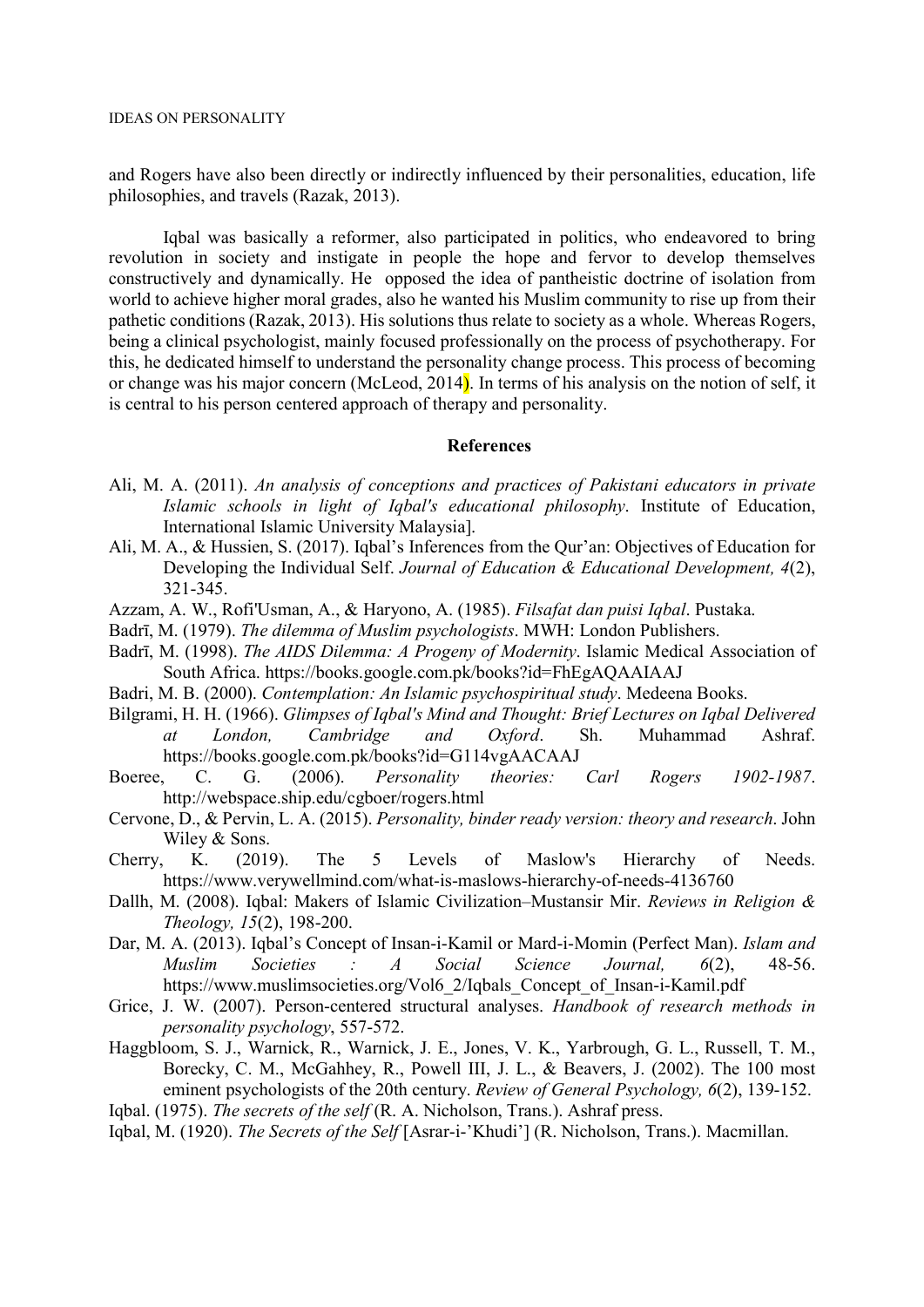- Iqbal, M. (1953). The Mysteries of selflessness: A philosophical poem (A. J. Arberry, Trans.). John Murray Publishers Ltd.
- Iqbal, M. (1990). Kuliyat-i-Iqbal (S. Bukhari, Ed.). Istaqlal Press. https://doi.org/doi:https://ia800109.us.archive.org/35/items/kulyate-iqbal-urdu/kulyateiqbal-urdu.pdf
- Iqbal, M. (1996). The reconstruction of religious thought in Islam (S. Sheikh, Ed. 3 ed.). Institute of Islamic Culture.
- Iqbal, M. (2010a). Bang-i dara. Iqbal Academy Pakistan.
- Iqbal, M. (2010b). The secrets of the self. Cosimo, Inc.
- Iqbal, M. (2013). The reconstruction of religious thought in Islam. Stanford University Press.
- Ismail, N. A. H., & Tekke, M. (2015). Rediscovering Rogers's self theory and personality. Journal of Educational, Health, & Community Psychology, 4(3), 143-150.
- Jing-xi, H. (2009). On Freud's theory of psychoanalysis and the outlook on life. Journal of Huzhou Teachers College, 3. https://en.cnki.com.cn/Article\_en/CJFDTotal-HZHX200903012.htm
- Khan, A. I. (1977). Some Aspects of Iqbal's Thought. Islamic Book Service.
- Lothane, Z. (2012). Freud's civilization and its discontents and related works: A reappraisal. Psychoanalytic Inquiry, 32(6), 524-542. https://doi.org/10.1080/07351690.2012.703601
- Louis, W. R., Low, A. M., & Marshall, P. J. (2001). The Oxford History of the British Empire: Volume I: The Origins of Empire (Vol. 1). Oxford University Press.
- Maddi, S. R. (1996). Personality theories: A comparative analysis. Thomson Brooks/Cole Publishing Co.
- Majeed, J. (1993). Putting God in His Place: Bradley, McTaggart, and Muhammad Iqbal. Journal of Islamic Studies, 4(2), 208-236.
- Majeed, J. (2013). Muhammad Iqbal: Islam, aesthetics and postcolonialism. In Postcolonialism and Islam (pp. 51-63). Routledge.
- McCrae, R. (2005). Personality structure. In V. J. Derlega, B. A. Winstead, & W. H. Jones (Eds.). In Personality: Contemporary Theory and Research (3 ed., pp. 192 – 216). Wadsworth Publishing.
- McLeod, S. (2008). Self concept. Simply Psychology. https://www.simplypsychology.org/selfconcept.html
- McLeod, S. A. (2014). Carl Rogers. Simply Psychology. https://www.simplypsychology.org/carlrogers.html
- Mir, M., & Salierno, V. (2006). Iqbal. IB Tauris: London.
- Nadwi, A. H. A. (1973). Glory of Iqbal (M. A. Kidwai, Trans.; Ed. 1). Academy of Islamic Research and Publication.
- Nye, R. D. (1986). Three psychologies: Perspectives from Freud, Skinner, and Rogers (3rd ed.). Brooks/Cole Publishing Company.
- Razak, M. A. A. (2011a). Contribution of Iqbal's dynamic personality theory to islamic psychology: A contrastive analysis with Freud and selected mainstream Western psychology. Institute of Education: IIUM.
- Razak, M. A. A. (2011b). Human nature: An islamic perspective. Journal of Islam in Asia (E-ISSN: 2289-8077), 8, 251-274. https://doi.org/10.31436/jia.v8i0.226
- Razak, M. A. A. (2013). Igbal's theory of personality: A contrastive analysis with Freud. Lap Lambert Academic Publishing.